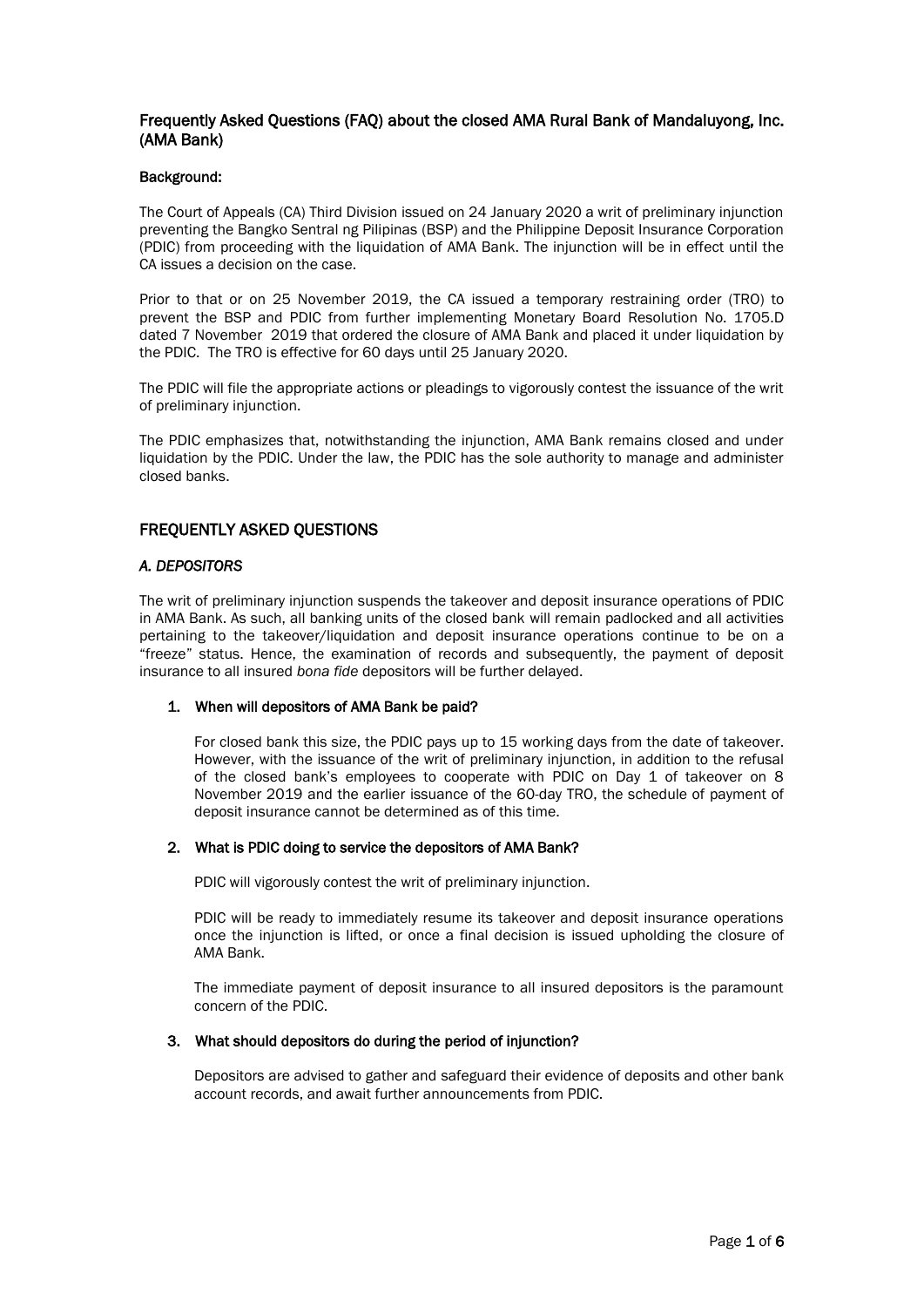## 4. If my deposit in AMA Bank exceeds the maximum deposit insurance coverage of PhP500,000, how can I file a claim for the amount in excess of the insured deposit?

The uninsured portion of deposit, or the amount beyond PhP500,000, is deemed filed when the depositor files a claim for the insured portion of their deposit. As such, there is no need to file a separate claim against the assets of AMA Bank. However, for the duration of the injunction, depositors are advised to gather and safeguard their evidence of deposits and other bank account records, and await further announcements from PDIC.

### 5. If depositors go to AMA Bank or any of its branches, do they interact with PDIC personnel or AMA Bank employees?

By virtue of the injunction, all the banking units of AMA Bank will remain padlocked and all activities pertaining to takeover/liquidation and deposit insurance operations continue to be on "freeze" status.

PDIC reminds all clients of the closed AMA Bank to communicate only with authorized PDIC personnel for all their inquiries and concerns.

Despite being constrained to stop its liquidation operations in the closed AMA Bank due to the injunction, PDIC still has the authority over the assets, records and affairs of the Bank.

### 6. How do we get updates on PDIC operations in the closed AMA Bank?

Updates will be posted in the PDIC website, [www.pdic.gov.ph,](http://www.pdic.gov.ph/) and its Facebook account. Depositors may also contact PDIC through any of the following:

- For Metro Manila-based depositors, borrowers and creditors, call the Public Assistance Department (PAD) at hotline 8841-4141 during office hours
- For those outside Metro Manila, call the PDIC toll-free number at 1-800-1- 888- 7342 or 1-800-1-888-PDIC during office hours
- E-mail to [pad@pdic.gov.ph](mailto:pad@pdic.gov.ph)
- Visit the PDIC Public Assistance Center at the 3/F SSS Bldg., 6782 Ayala Avenue corner V.A Rufino St., Makati City
- Send a private message to the official PDIC Facebook account at [www.facebook.com/OfficialPDIC.](http://www.facebook.com/OfficialPDIC)

## *B. BORROWERS*

Borrowers of the closed AMA Bank are still under obligation to continue payments for their loans, despite the closure of AMA Bank, and the subsequent issuance of the injunction. The loan obligation is not extinguished when a bank is ordered closed by the Monetary Board and placed under the liquidation of the PDIC. As Liquidator of AMA Bank, PDIC is the only entity authorized to receive loan payments from the borrowers.

### 7. If borrowers go to AMA Bank or any of its branches, do they interact with PDIC personnel or AMA Bank employees?

By virtue of the injunction, all banking units of AMA Bank will remain padlocked and all activities pertaining to the takeover/liquidation and deposit insurance operations continue to be on a "freeze" status. PDIC reminds all clients of the closed AMA Bank to communicate only with authorized PDIC personnel for all their inquiries and concerns.

Despite being constrained to stop its liquidation operations in the closed AMA Bank due to the injunction, PDIC still has the authority over the assets, records and affairs of the Bank.

#### 8. How do we pay our loans?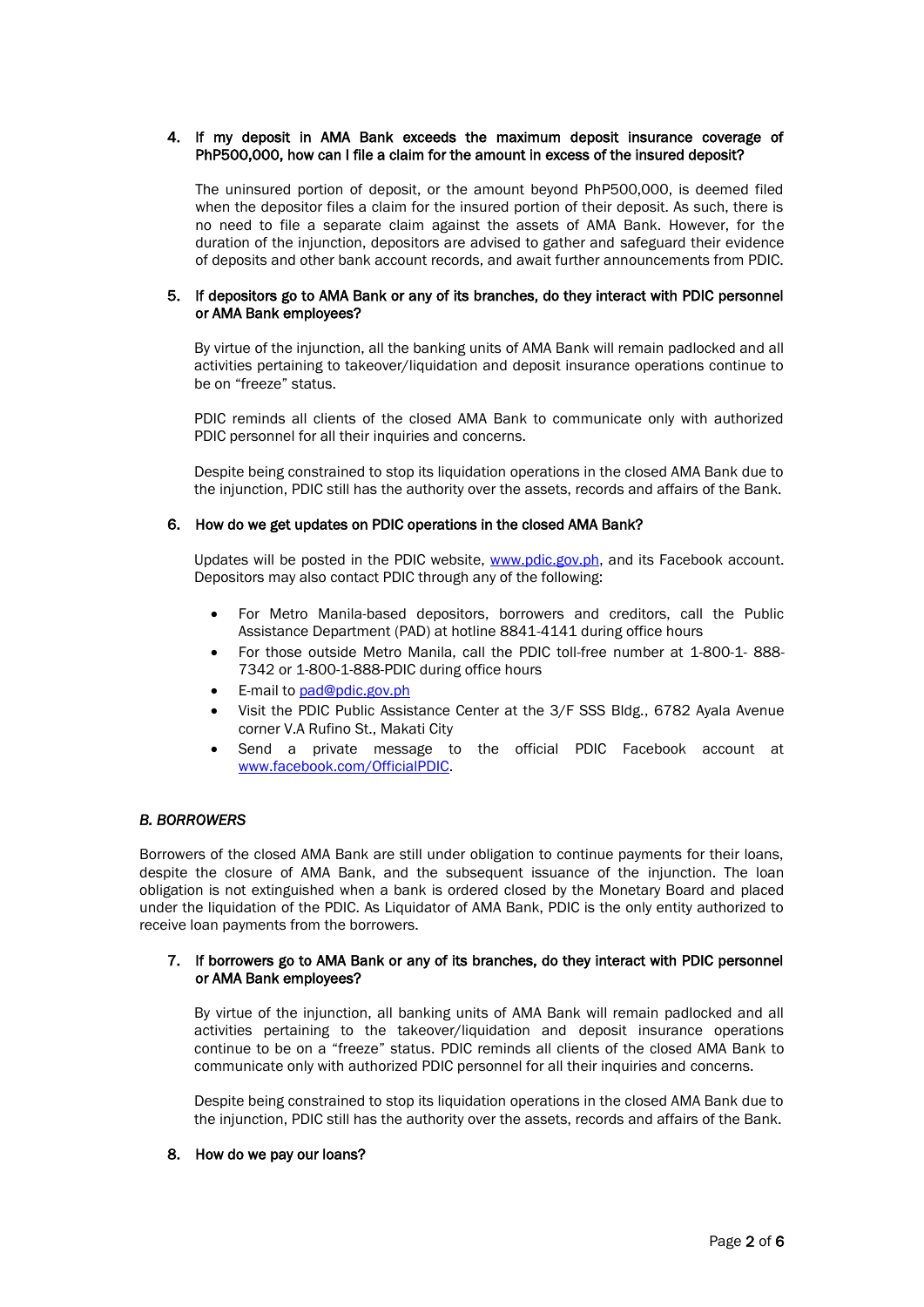PDIC shall accept payment of loan obligations from borrowers through the following:

- PDIC Public Assistance Center; and
- Any Philippine National Bank (PNB) branches using the PNB Payment Slip indicating the following:
	- o Company Name: PDIC BURL AMA Rural Bank
	- o Account Reference No. [xxxx-xxxxx-x]
	- o Payor's Name: [\_\_\_\_\_\_\_\_\_\_\_\_, \_\_\_\_\_\_\_\_\_\_]

The PDIC official receipt to be issued shall be stamped with the following provision:

*"Payment received is subject to review and reconciliation once the loan records and documents of the closed bank are properly and completely turned over to PDIC."* 

Note: Loan payments will be fully accounted; payments received while the injunction is in effect will be separately identified.

### 9. Where do I get the Account Reference Number as I need to pay my loan obligations with AMA Bank?

For the issuance of Account Reference Numbers while the injunction is in effect, borrowers are advised to contact PDIC through any of the following:

- For Metro Manila-based depositors, borrowers and creditors, call the Public Assistance Department (PAD) at hotline 8841-4141 during office hours
- For those outside Metro Manila, call the PDIC toll-free number at 1-800-1- 888-7342 or 1-800-1-888-PDIC during office hours
- E-mail to [pad@pdic.gov.ph](mailto:pad@pdic.gov.ph)
- Visit the PDIC Public Assistance Center at the 3/F SSS Bldg. 6782 Ayala Avenue corner V.A Rufino St., Makati City
- Send a private message to the official PDIC Facebook account at [www.facebook.com/OfficialPDIC.](http://www.facebook.com/OfficialPDIC)

### 10. I want to pay my loans; can I request for a Statement of Account (SOA) for the exact loan amount to be paid?

The PDIC is currently unable to generate SOAs since the officers and employees of AMA Bank did not turn over the bank records. The recent injunction order likewise prevents the PDIC from accessing loan records. When the injunction is lifted and the loan records are fully accounted, borrowers may then request for their respective statements of accounts from the PDIC.

Borrowers may pay their loans based on their regular payment schedule, or last known loan balance subject to review and reconciliation once the loan records and documents of AMA Bank are properly and completely turned over to PDIC.

The PDIC official receipt to be issued shall be stamped with the following provision:

*"Payment received is subject to review and reconciliation once the loan records and documents of the closed bank are properly and completely turned over to PDIC."* 

### 11. I am a teacher-borrower who made a request for SOA as a requirement to avail of the GSIS Financial Assistance Loan (GFAL) take-out facility even before AMA Bank was closed. Will I be able to get my requested SOA from PDIC?

The PDIC is currently unable to generate SOAs since the officers and employees of AMA Bank did not turn over the bank records. The recent injunction order likewise prevents the PDIC from accessing loan records.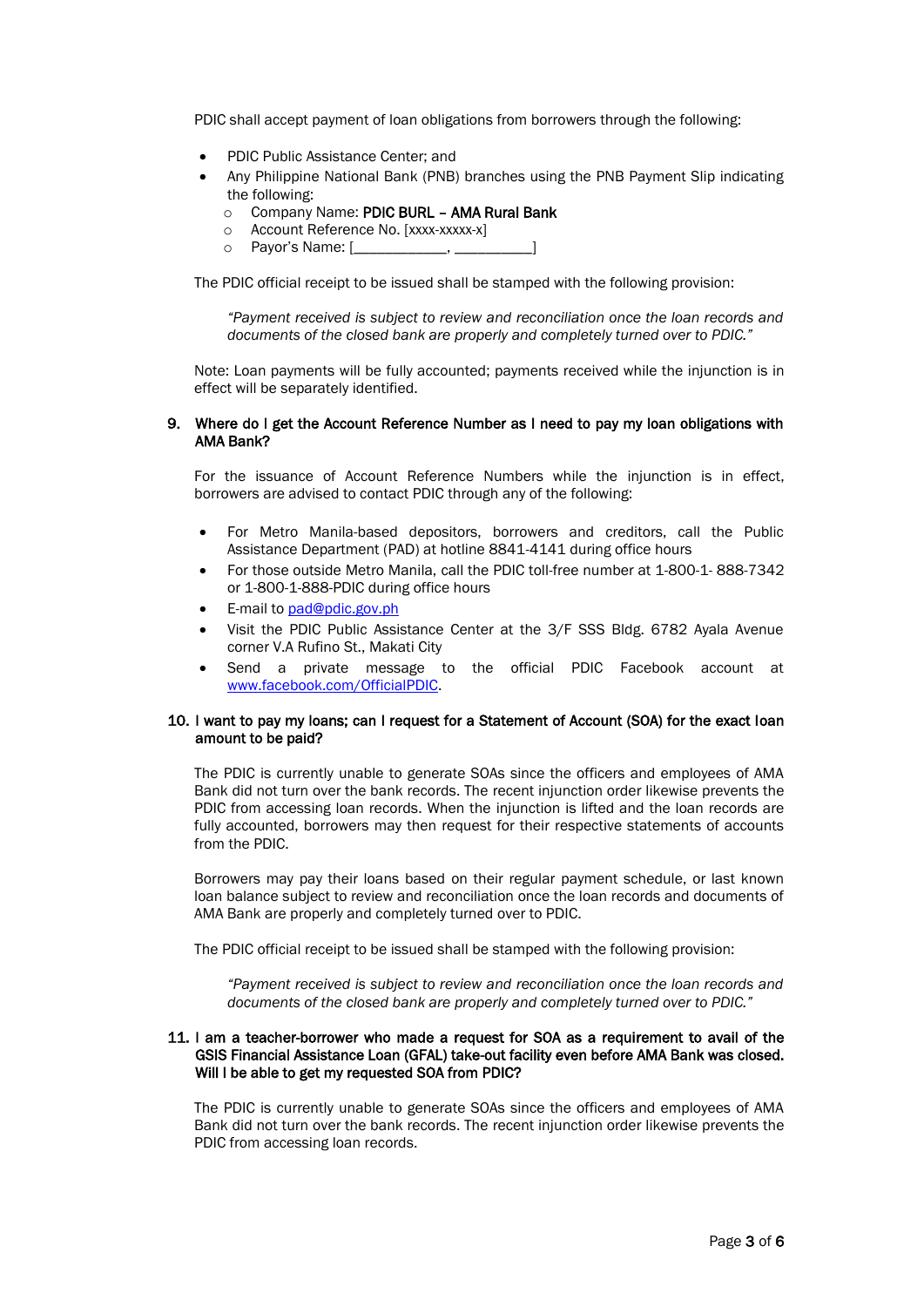12. I am a teacher-borrower with GSIS-GFAL application already approved, with proceeds ready for release by the GSIS to AMA Bank before its closure. Will I be able to avail of my loan and subsequently get my refund for the higher loan proceeds from GSIS-GFAL as compared to my outstanding loan balance with AMA Bank (or refund for over-deduction of Dep-Ed)?

For now, although PDIC may accept checks for release by GSIS to take out the teachers' loans, PDIC will be unable to establish the amount of refund, if any, and issue Certificate of Full Payment (COFP) since the officers and employees of AMA Bank did not turn over the bank records, and the injunction prevents PDIC access to loan records. The COFP is a requirement of the Department of Education (DepEd) together with the issuance of advice to stop salary deduction for fully paid borrowers. Meanwhile, PDIC requests borrowers to submit a photocopy of the Statement of Account (SOA) issued by the closed bank as of date of application for GFAL take-out for reference.

Note: Proceeds of the GFAL loans are being released to AMA Bank and shall be applied to the outstanding loan obligations of the borrowers, although some checks for release were already cancelled by GSIS due to the bank's closure. Based on information gathered from the borrowers prior to the TRO and the injunction, most of the GFAL loan proceeds are higher than the amount of loan to be taken out, thus, borrowers are entitled to a refund.

## 13. I am a teacher-borrower with GSIS-GFAL application already approved, and my check representing proceeds of my GFAL loan has been released by the GSIS to AMA Bank before its closure. Will I be able to get my refund?

The checks released by GSIS to AMA Bank before its closure are under PDIC custody and will be negotiated by the PDIC. However, PDIC will be unable to establish the amount of refund, if any, and issue Certificate of Full Payment (COFP) since the officers and employees of AMA Bank did not turn over the bank records, and the injunction prevents PDIC access to loan records. The COFP is a requirement of the DepEd together with the issuance of advice to stop salary deduction for fully paid borrowers. Meanwhile, PDIC will request borrowers to submit a photocopy of the SOA issued by the closed bank as of date of application for GFAL take-out for reference.

If the checks are not yet with PDIC, then they are still with GSIS. Please see answer to Question 11.

## 14. I am a teacher-borrower with GSIS-GFAL loan, and I would like to request for a SOA from PDIC to determine if there are new deductions by the DepEd and GSIS. I hope to get a refund.

PDIC will be unable to generate SOA and establish the amount of refund, if any, since the officers and employees of AMA Bank did not turn over the bank records, and the injunction prevents PDIC access to loan records.

## 15. I am a teacher-borrower with salary loan that I have already paid or has been taken out by GSIS under GFAL, with Certificate of Full Payment issued by AMA Bank, and I have already submitted other DepEd requirements prior to the bank's closure. What happens to my DepEd salary deductions?

PDIC will issue advice to DepEd for the stoppage of salary deduction of borrowers who have already paid in full or through GSIS-GFAL takeout, with Certificates of Full Payment issued by AMA Bank, and have submitted complete requirements to DepEd.

### 16. I am a teacher; how do I get my refund, representing excess monthly remittance of loan collections through DepEd salary deductions?

A written request for refund, supported by pertinent documents (i.e., valid Identification Card, payslips, Official Receipts and/or other proofs of payment, latest SOA issued by the bank, if any) shall be submitted to PDIC. The request, together with the submitted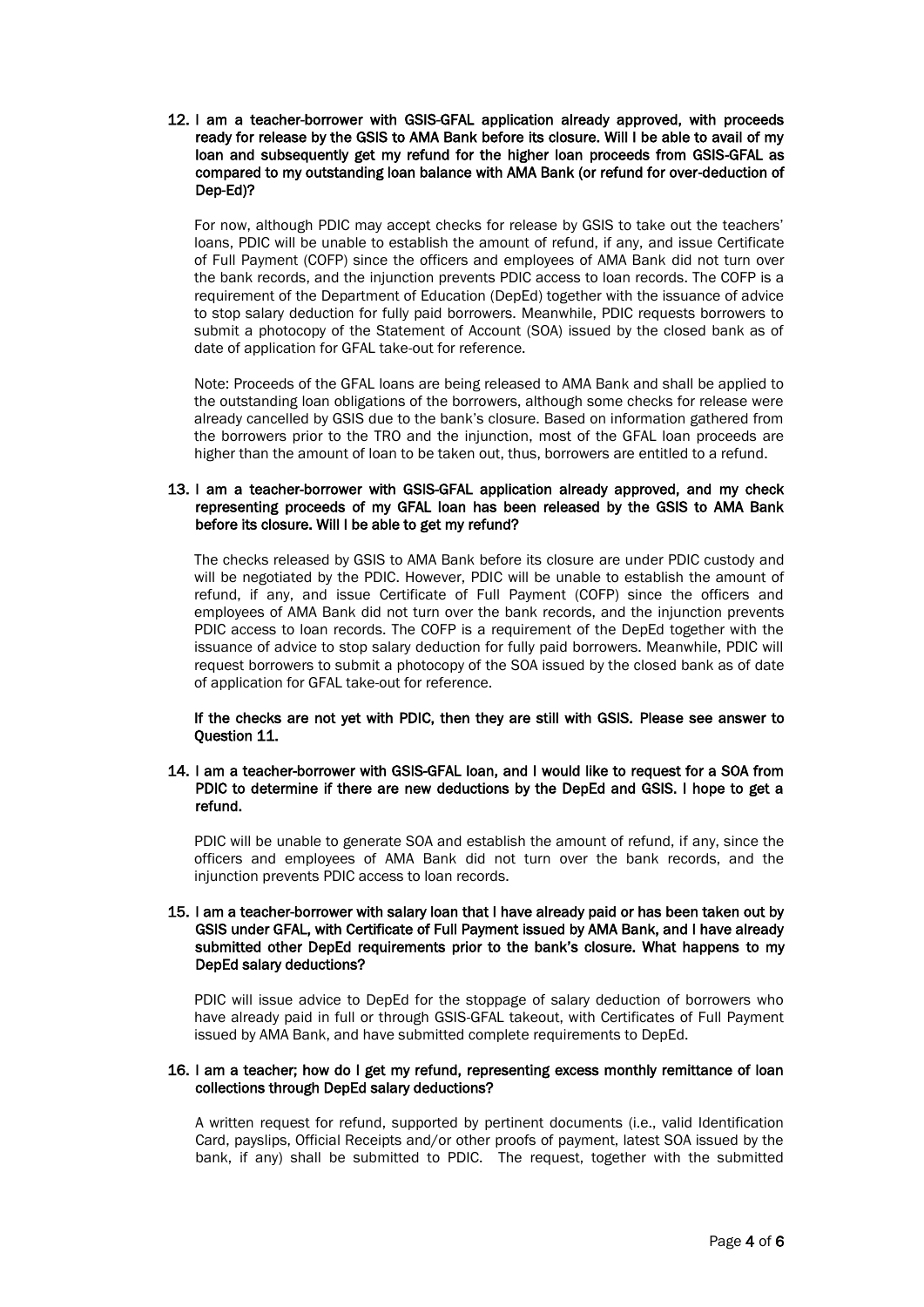documents, shall be evaluated based on the loan records of the closed bank to determine overpayment.

PDIC, however, may not be able to immediately establish the amount of refund, if any, since the officers and employees of AMA Bank did not turn over the bank records, and the injunction prevents PDIC access to loan records.

### 17. How do I request for documents such as Certificate of Full Payment, cancellation of mortgage, release of collateral titles, OR/CR for Chattel Mortgage, pull-out of submitted original documents for fully paid accounts, and other loan-related documents?

Currently, PDIC is unable to provide the requested documents/services since the officers and employees of AMA Bank did not turn over the records of the closed bank. The recent injunction order likewise prevents PDIC from accessing loan records.

### 18. Will my loan incur interests and charges if I stop payment?

Yes.

### 19. I don't know how much I should pay. I need to get my SOA first. Will my loan incur interests and charges if the loan is paid only when I get the SOA?

Yes, the loan will continue to be subjected to interest and penalties. However, depending on the circumstance and subject to approval by the PDIC Board, the PDIC may offer a moratorium on the payment of interest and/or penalty charges for the contested period upon lifting of the injunction or when a final decision is issued upholding the closure of the Bank.

### 20. How do I get a refund from overpayment of my loan?

The injunction prevents the PDIC from accessing loan records. Hence, it is unable to validate refunds from loan payments, if any. When the injunction is lifted and PDIC is able to fully account these records, borrowers may request refund from the PDIC for their overpayments.

#### 21. How do I get a cancellation and release of mortgage for my loan that has been fully paid?

The injunction prevents the PDIC from accessing loan records. Hence, it is unable to validate full payments on various loans. When the injunction is lifted and PDIC is able to fully account these records, borrowers may request for cancellation and release of mortgage from the PDIC.

## *C. CREDITORS*

## 22. As a creditor, when can I file a claim against the assets of AMA Bank?

Creditors of AMA Bank may file their claims against the Bank's assets within 60 days from publication of the Notice to Creditors in a newspaper of general circulation. PDIC will also issue press releases to announce the publication and the start of the filing period against the assets of AMA Bank.

### 23. What will happen to the lease payment on AMA Bank's premises and utilities during the TRO?

These shall be paid by PDIC upon receipt of billing statements.

## *D. OTHERS*

## 24. What is the status of PDIC operations in the closed AMA Bank?